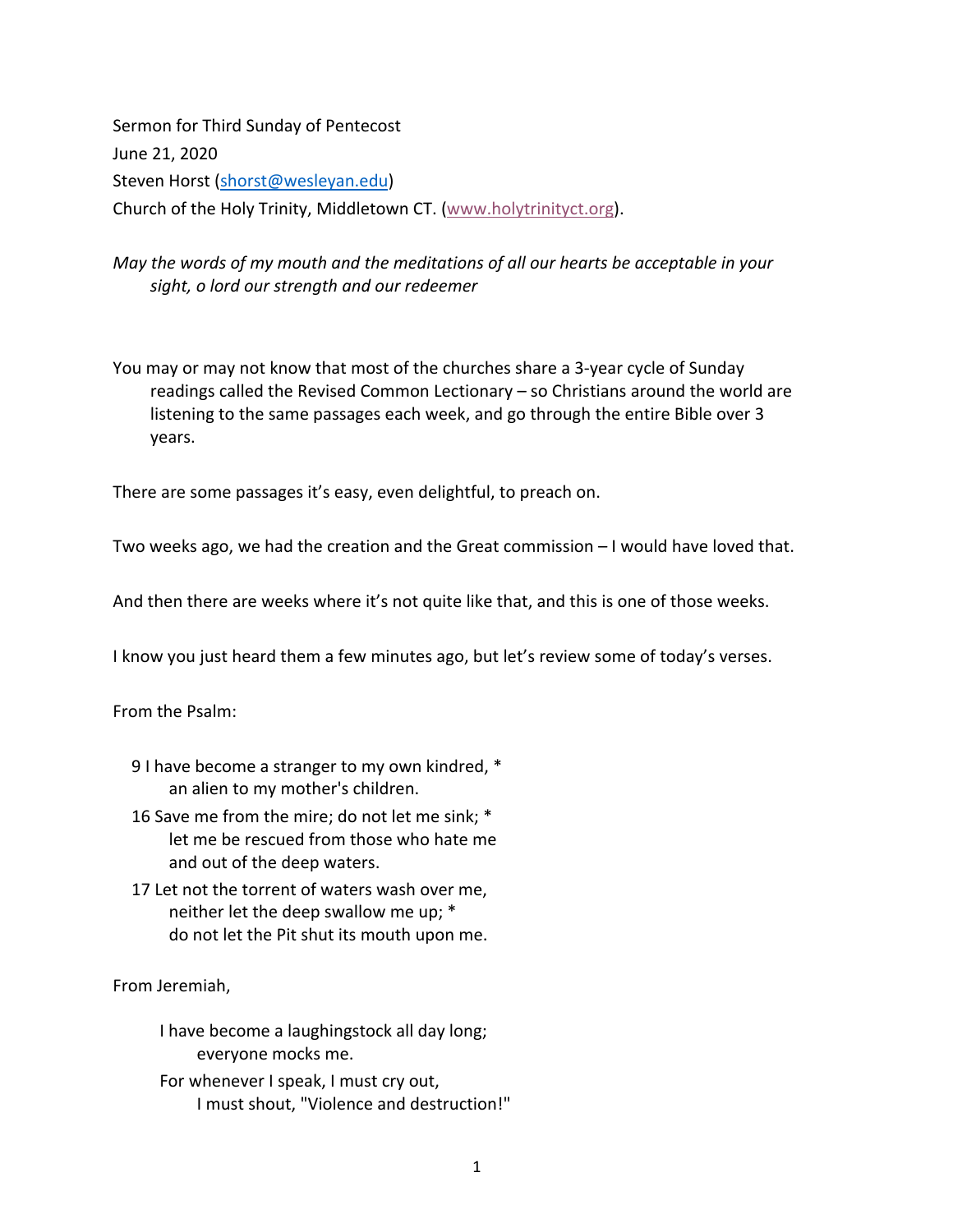For the word of the LORD has become for me a reproach and derision all day long.

I hear many whispering: "Terror is all around!

From Paul's letter to the Romans….

Do you not know that all of us who have been baptized into Christ Jesus were baptized into his death? Therefore we have been buried with him by baptism into death

And even from the Gospel,

For I have come to set a man against his father, (Happy Father's Day!?) and a daughter against her mother,

Whoever loves father or mother more than me is not worthy of me; and whoever loves son or daughter more than me is not worthy of me; and whoever does not take up the cross and follow me is not worthy of me. Those who find their life will lose it, and those who lose their life for my sake will find it."

I almost hope no one is listening who has never heard the Bible before – 'cuz it would be easy to think, "Wow….what a bummer!"

If you want a religion that's all rainbows and unicorns, the Bible and Christianity are not the place to look for that.

But….actually….there are times when we feel like David or Jeremiah – we feel terror all around, like we're stuck in the mud and the waters are up to our neck and getting higher by the minute, that we're at odds with friends and family members.

Today's Psalm was probably written by King David during one of the times he was a fugitive in the wilderness, hunted either by his mentor, King Saul, or by his own son Absolam.

David knew about sorrow, grief, loss, uncertainty, betrayal, terror.

He also knew and trusted in the goodness and faithfulness of God.

This is one of the amazing things about the Psalms – and why they have become the center of Christian worship for monks and nuns – they express in poignant terms the deepest depths of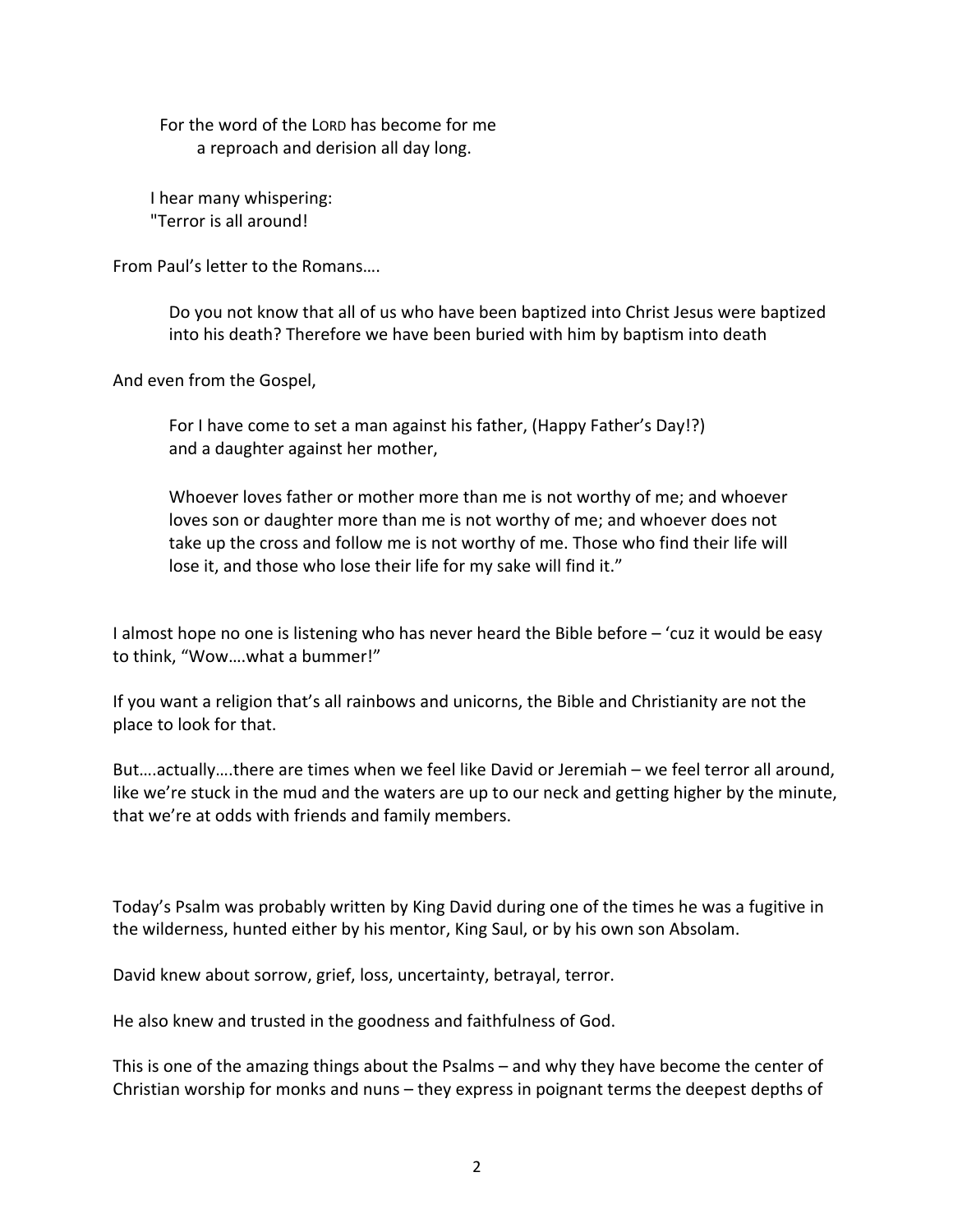human suffering, but then turn to divine praise and hope in God's saving grace.

They teach us that it's OK to be frightened, confused, angry, to voice these emotions to God, even to say "Where the heck are you? I need you to save me."

In a way, they teach us how to pray, how to talk with God about the deepest things in our hearts.

Jeremiah was known as the "weeping prophet".

Jeremiah warned Judah that Babylon would conquer them and destroy the temple because of their idolatry.

This did NOT make him popular.

He was put in the stocks, and later he was thrown into a well, where he was half-sunk in the mud, and in danger of drowning – or if not that, ultimately starving to death.

That language of sinking into the mire is also in today's Psalm.

I remember that as I child, one of the scariest things I saw in a movie was someone falling into quicksand. Somehow it just terrified me.

If you've never been in deep mud or silt, it feels like it's grabbing you, there's nothing solid to hold onto, it's hard to even move, and if you try to get out, you risk slipping and falling into it face-down and never getting up again.

Jeremiah could give David a run for his money in lamenting how bad things were. He even wrote a whole 'nother book called Lamentations.

But even Jeremiah was not all gloom and doom.

He prophesied that God would also bring Israel back from captivity in Babylon – and even put his money where his mouth was, purchasing a field as the Babylonian armies approached.

What an act of hope – you know your country is about to be invaded and go into exile – and you go buy some real estate! – as a sign of faith that God will bring the people back.

To be honest, there are times we feel like David, or like Jeremiah.

And I think that for many of us, this year has been one of those times.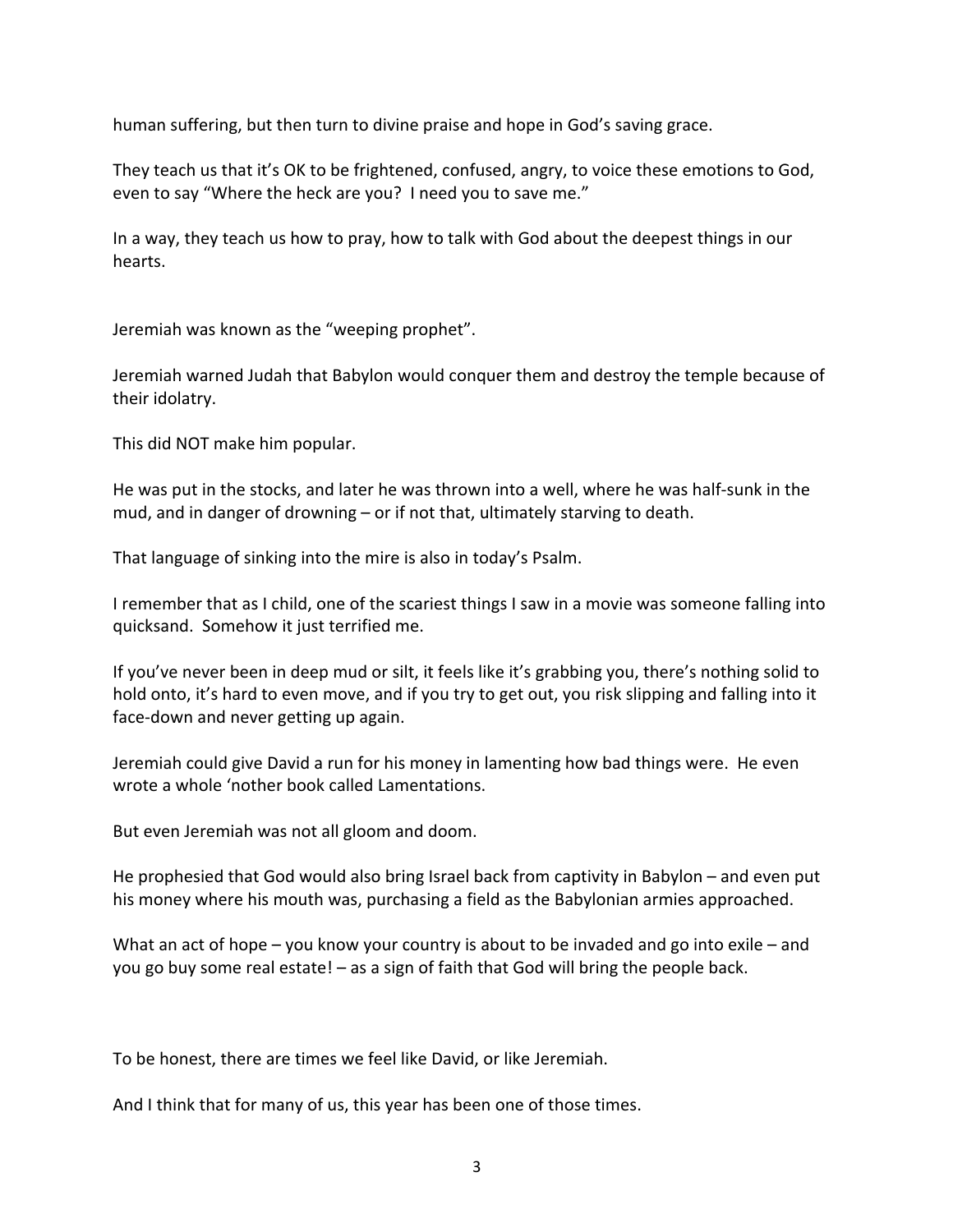I think a lot of us have had times these past months – perhaps ALL the time – when we could say things like:

Terror is all around

Violence and destruction!

I've become a stranger to my own kindred.

I feel like I'm in a pit, sinking into the mire – don't let the waters come over my head!

Nobody expected this year to be easy.

If you're like me, you went into 2020 expecting it to be a year of difficult political division, like 2016 – when many of us just turned off social media because people were being so nasty to each other.

But then came COVID – and with it,

- fear of disease,
- friends or relatives getting sick or dying,
- worrying about whether the next thing you touched or the next person who breathed near you might infect you – or you might infect them,
- going into public places in masks,
- peering over your masks at one another like we were all lepers or possible sources of contagion, and being careful not to get too close.

Not the way we want to live, or to see others, or have them see us.

And then there were all the effects of the response to COVID –

- the economic disaster,
- 30-40 million out of work,
- churches not open for worship,
- people isolated from each other,
- elder residences and nursing homes locked down for months and residents unable to see or hug their children or spouses with no end in sight,
- businesses closed perhaps never to open again,
- advice that was always changing,
- having to adapt our personal and professional lives in ways we were not prepared for.

And the uncertainties about the future:

• a second wave? (a third? A fourth? An every year event like the flu?)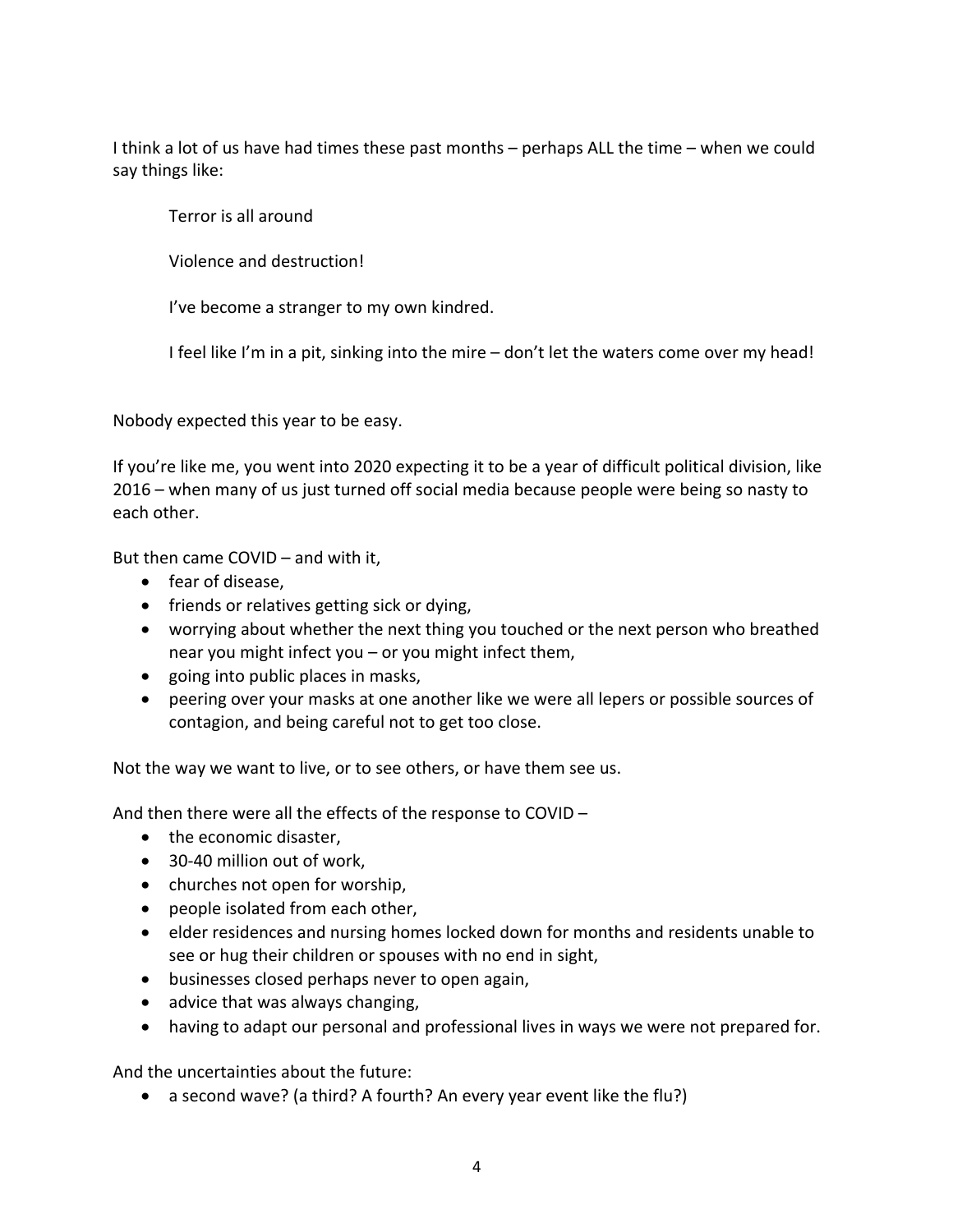- A vaccine rushed through testing?
- Contact tracking that keeps tabs on everywhere you go and who you are with?
- Am I eventually going to run out of toilet paper?

Scary, confusing times.

Too much going on, too many uncertainties for most of us to process.

People feel cooped up and pent up, anxious and angry.

It's no surprise that depression is up, suicides are up, domestic violence is up.

A priest friend who is deeply involved with 12-step wrote last week that, in that community, he is seeing more harmful effects from the social isolation and anxiety than from the disease itself.

Last month I watched a 95 year old woman who had tested positive, but never had any symptoms, go through three weeks of quarantine and isolation that nearly killed her – not because of the disease, but because of neglect and loneliness, not fully able to understand why her children were not visiting her, and even the staff came only a few times a day to provide meals, wearing plastic suits and masks.

And, for the past two weeks, COVID is  $-$  at least temporarily  $-$  "old news".

Shocking images of a police killing disturbed us all.

The sort of thing that rightly inspires righteous indignation and protests.

But then some of those protests turned into riots and looting – or rather, rioters and looters took advantage of protests for their own purposes.

As our Presiding Bishop said, violence and mayhem cannot be the Christian way.

But it's hard to know what we're seeing.

Are the arsonists and looters just people so fed up and angry that they became violent?

Are they organized, would-be revolutionaries wanting to set up autonomous zones, like in Seattle?

Or even white supremacist groups coming in to try to incite a race war, as law enforcement officials were warning when it started.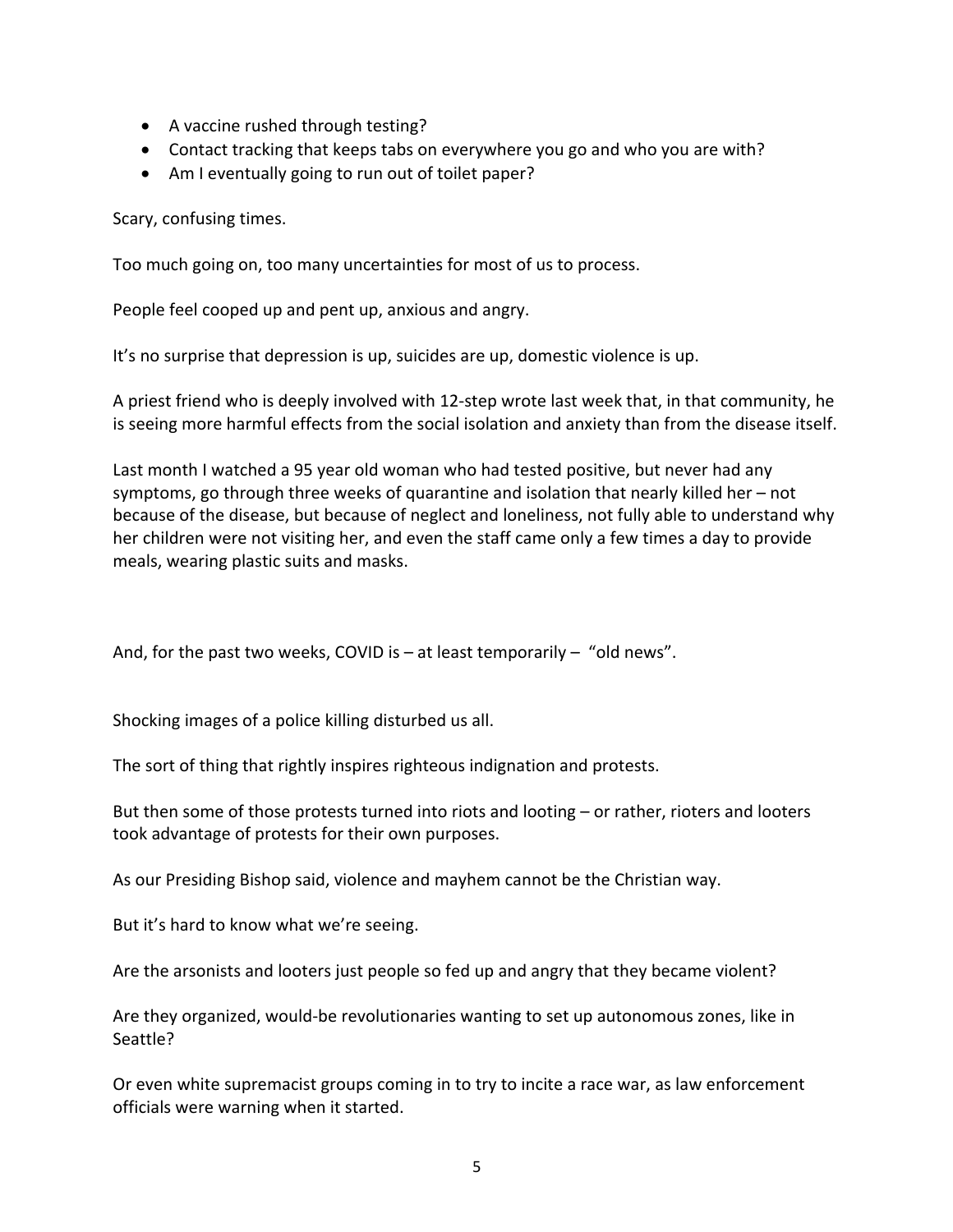My guess is, probably some of each.

But it's funny how people look at the same events and see very different things.

Maybe it's because of our own preconceptions – we see what we want or what we fear.

Maybe it's because we get our news from different sources that filter and spin things in different ways – and of course *mine* is the "real news" and *yours* is the "fake news".

Maybe it's because things are so darned complicated and uncertain – and we crave something simple that we can wrap our minds around and hold onto, and people who share our perspective.

If the world is too unpredictable, or you don't have like-minded people to talk to, you *really* feel like Jeremiah, a lone voice crying out and an object of derision, and there's a real risk of falling apart.

But as what was hidden comes to light, we discover that some of the people close to us  $$ maybe our own families or members of our church – have perspectives different from our own, and we feel like Jesus said in the Gospel – "one's foes will be members of one's own household".

Sometimes, we have a hard time even understanding each other.

Certainly, talking about race is one of the hardest things to do in America, and it's hard because it's important and a lot is at stake and the history is so painful.

But it's not just when we talk about race.

I have a friend with emphysema. He views people who don't socially distance and wear masks as not caring whether they kill him.

He'd probably have a hard talking to those who want to open things up because they've lost their jobs, or can't attend an NA meeting, or worry that they'll never be able to hug their grandmother again.

The conflict can even be *internal* to any one of us. I have a diabetic friend who is terrified of COVID because she is immune compromised, but also is depressed and languishing because of the isolation.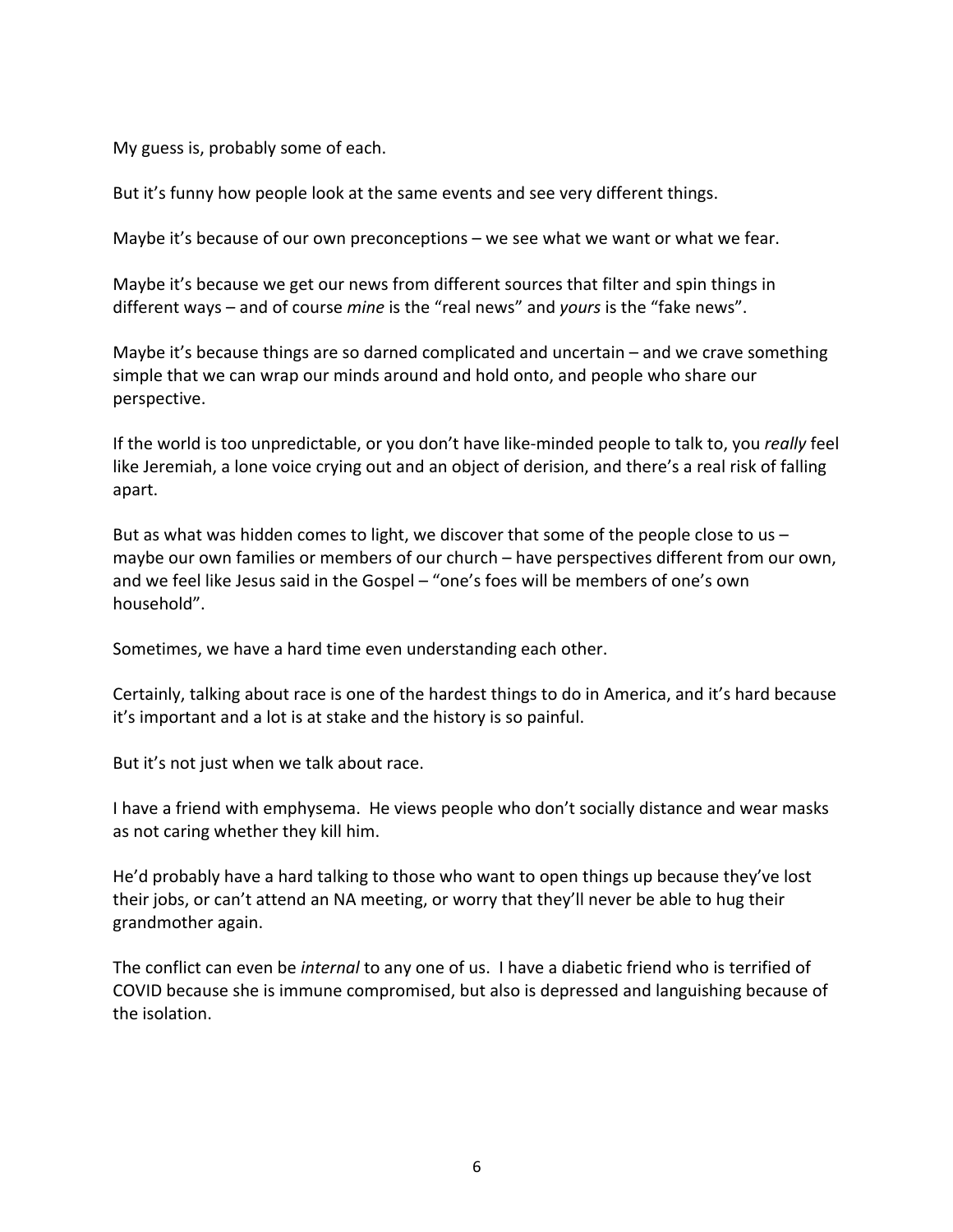Some days – some years – we feel like David in the wilderness, or Jeremiah in the pit.

How do we walk with God in such times?

How do we *talk* with God in such times?

Christians and Jews over the ages have looked to the Psalms in particular for a model of how to pray, and I'd like to suggest that we try it out.

I'd invite you to spend some time with the Psalms each day.

Find one that speaks to you and steep yourself in it.

Read it and meditate on it several times a day – maybe carry it around with you.

Maybe it speaks to you so directly that you can make it your own prayer.

Or maybe you can use it as a model for a prayer of your own devising.

I'm a professor, so think of this as your written assignment: *write your own lamentation and prayer*, expressing what you are feeling as honestly as David or Jeremiah, and also what you are asking God for.

Maybe it will pour out of your pen or your keyboard all at once, maybe it will come together slowly over days or weeks.

When you have it down – really *pray* it. See how you feel. Listen for what God might say in response.

Then (second step) look at how these psalms – and even the lamentations of Jeremiah – turn into something else.

Part of the "something else" is recollection of God's goodness in the past, which leads to faith and hope for his goodness in the future.

And we can do that too.

On the one hand, we can read and remember the *Biblical* promises, like Paul's reminder today that we will have a resurrection like Christ's.

On the other hand, we can also reflect back on other times in our own past when we felt God at work in our lives or felt close to God in ways we may not feel his presence at the moment.

But there is also another surprising part of these psalms: praise.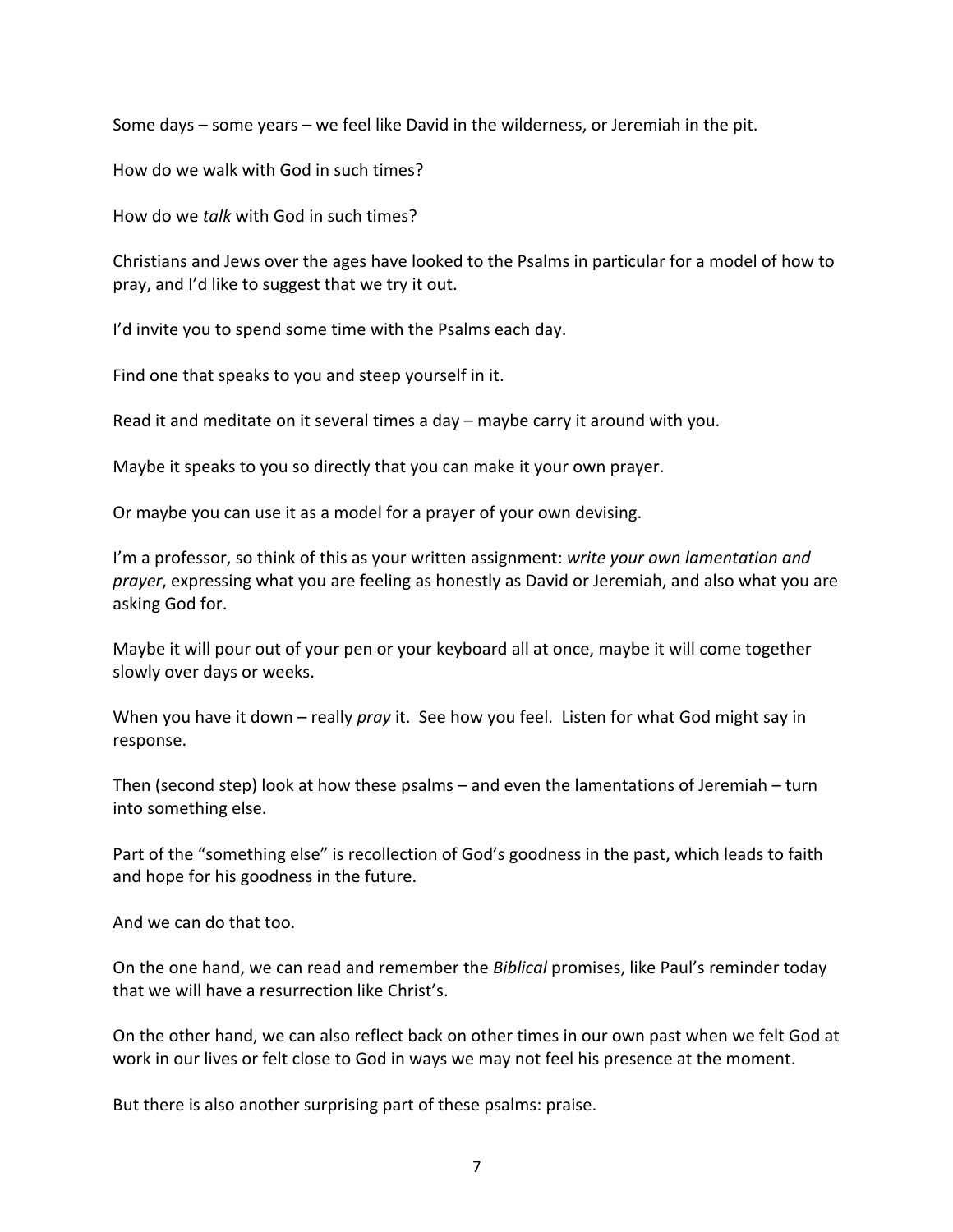The passage from Jeremiah ends with the words "Sing to the Lord; praise the Lord! For he has delivered the life of the needy from the hands of evildoers."

And the second half of today's psalm – which we did not recite – contains these words, "I will praise the name of God with a song, and will magnify him with thanksgiving……Let the heaven and earth praise him, the seas and everything that moves within them."

Praise may be the form of prayer most of us are least familiar with.

If you don't understand what it is to praise God, try to learn it from reading the Psalms, and pray to God to reveal it to you.

David and Jeremiah had hard times, and expressed deep anguish. But this was only part of a road to a deep – and ultimately joyous – relationship with God.

If you feel their anguish, you can feel their joy as well.

I'd like to conclude today by reading portions of another Psalm, Psalm 18, in a modern language translation called *The Message*.

The translator does a lot of interpretation of the text, but in this case I find it deeply and profoundly moving.

## **18 <sup>1</sup>**

**4-5** The hangman's noose was tight at my throat;

devil waters rushed over me.

Hell's ropes cinched me tight;

death traps barred every exit.

**<sup>6</sup>** A hostile world! I call to God,

I cry to God to help me.

From his palace he hears my call;

my cry brings me right into his presence—

a private audience!

**7-15** Earth wobbles and lurches;

huge mountains shake like leaves,

Quake like aspen leaves